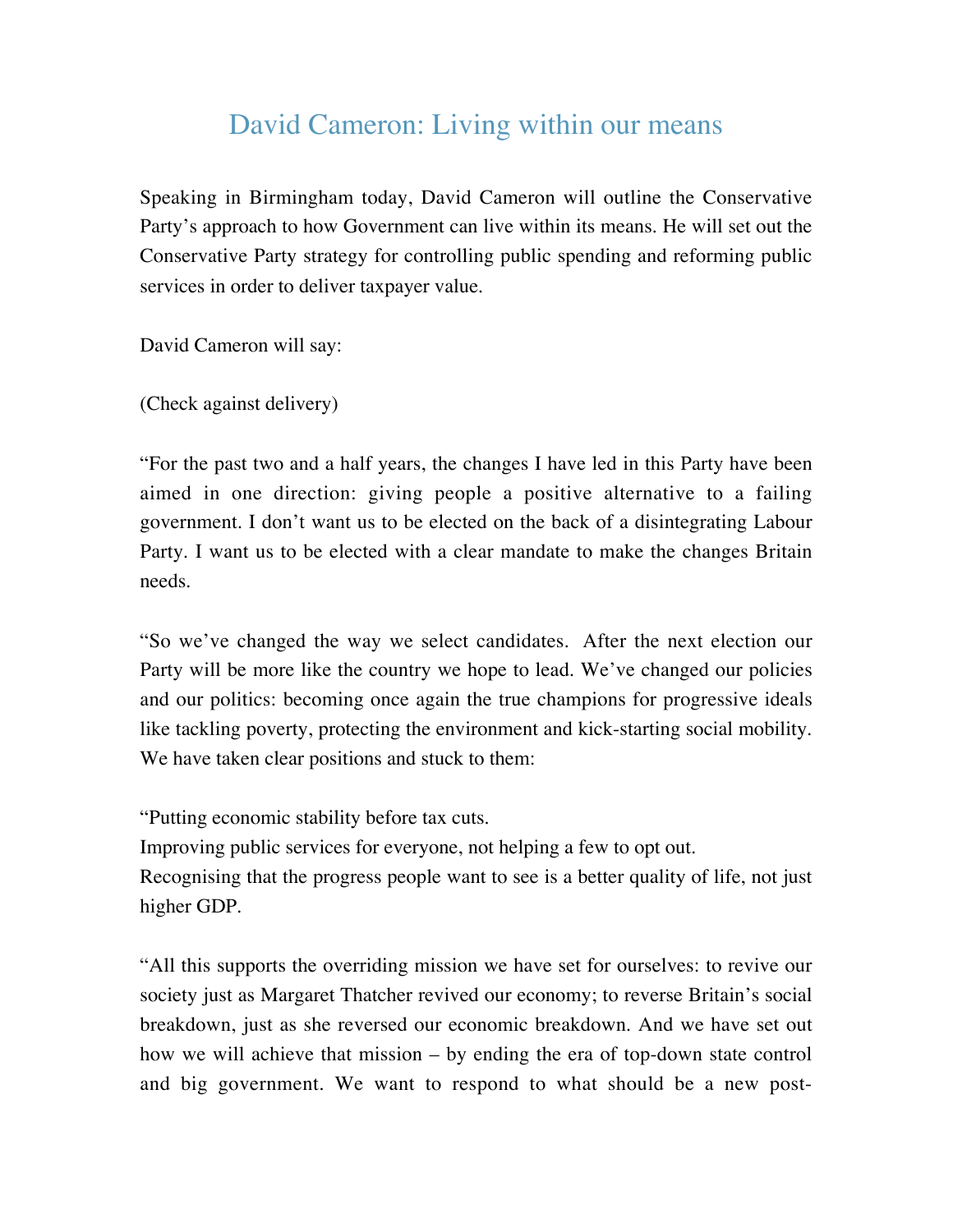bureaucratic age, by decentralising power, by giving people more opportunity and control over their lives, by making families stronger and society more responsible.

### **ANGER WITH LABOUR**

"That is our positive alternative, the alternative to a Labour government that people are increasingly regarding with contempt. Whether it's on the streets of Crewe and Nantwich, around the country in the run-up to the local elections, or in the emails and letters I get, I've noticed a new feeling of anger.

"It's not just because the Prime Minister can't seem to stop treating people like fools - whether it's on the true reason for last year's cancelled election, or the true reason for last week's 10p tax trick. It's not just because in Britain today there are more people in severe poverty and nearly five million people on out-of-work benefits, because mortgage rates have gone up and the cost of living is going up and because all this shows that Labour have failed to deliver either the social justice or the economic efficiency they promised.

"The anger today is about more than Labour's economic incompetence. It's about more than Labour's failure to advance progressive ideals. The reason people are more and more angry with the government today is that while they see their taxes going up and up, there's no corresponding improvement in the quality of their lives.

"Of course our quality of life is not just about what government does – far from it. But there's a real sense of unfairness that people are feeling today. They feel that Labour have broken the basic bargain between government and the people, the bargain that says: "We'll take money off you in taxes, and you'll get decent quality services in return." That's what I want to focus on today.

#### **WE NEED TO START LIVING WITHIN OUR MEANS**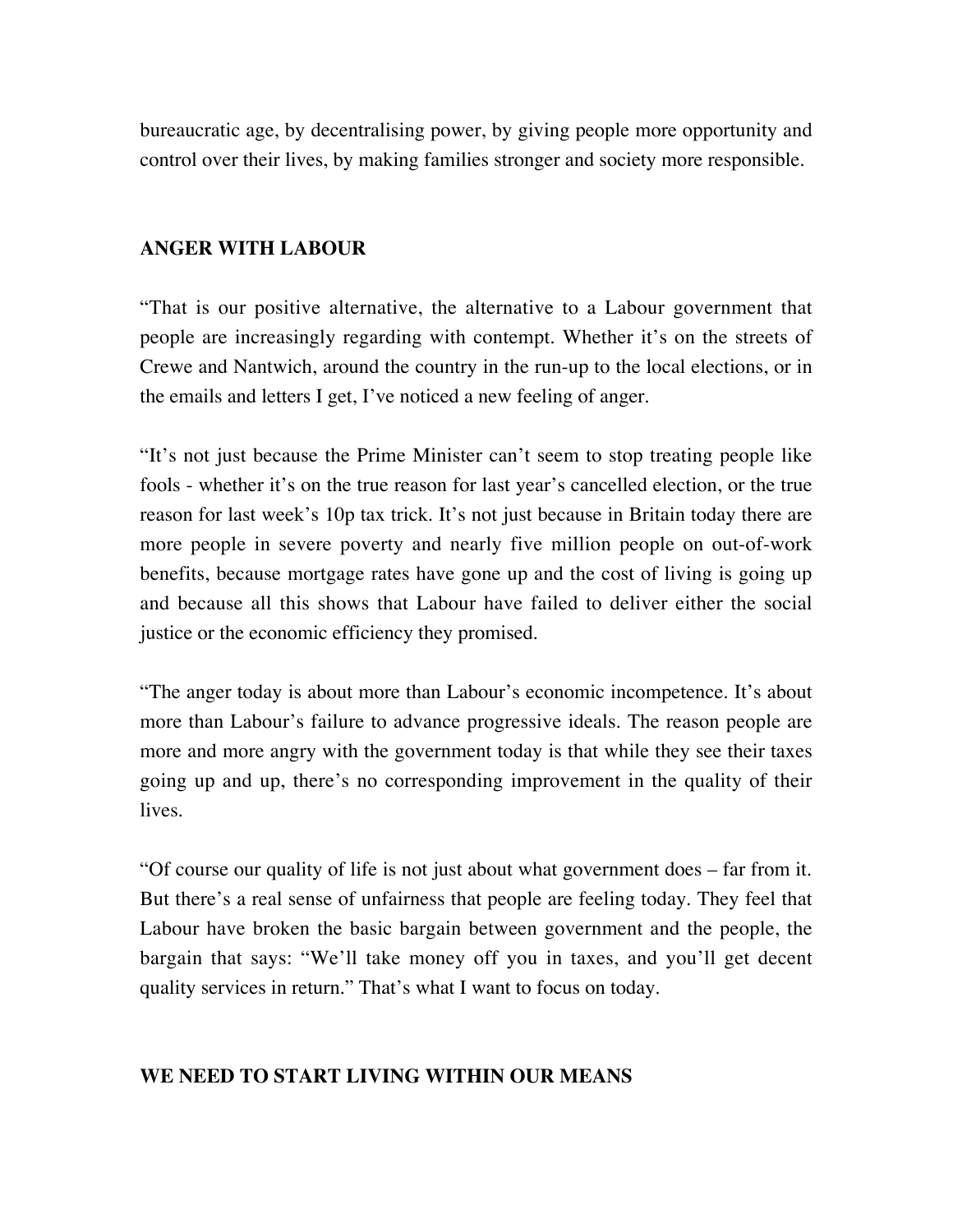"After a decade of reckless spending under Labour, Britain needs good housekeeping from the Conservatives. We need to start living within our means. Why? Because in the decades ahead there will be pressure to spend more on the essentials - whether that's care for the older generation, equipment for our armed forces, or more prisons and police to keep us safe. At the same time, we have reached the limits of acceptable taxation and borrowing.

"With the rising cost of living, taxpayers can't take any more pain indeed they want a government that can give them the prospect of relief. And our economy can't take any more pain without losing jobs to lower tax competitors.

"So how are we going to square the circle? How are we going to spend more on the essentials without putting taxes up - and over time, creating the space for cutting tax, as we have promised to do? Our overall method and aim are clear: we will share the proceeds of economic growth. Sharing the proceeds of economic growth is what living with our means, actually means. Not spending everything we have. Not borrowing to spend beyond our means. But ensuring that, over time, the economy grows faster than the state, so spending falls as a share of national income and we can reduce taxes and borrowing.

"Those who criticise sharing the proceeds of growth have sometimes not appreciated that if a government actually did this, either taxes, or borrowing, or both would have to fall over an economic cycle. I stress: have to fall.

"Today we are setting out our strategy for delivering this commitment. We'll do it by attacking the problem at its source: by attacking the three causes of a bigger state and rising public spending.

"First, the cost of social failure. Family breakdown, unemployment, drug and alcohol addiction – these social problems rack up the biggest bills for government, so we've got to get them down.

"Second, the cost of unreformed public services. Massive top-down state monopolies cost more and deliver less, so we need to improve the running of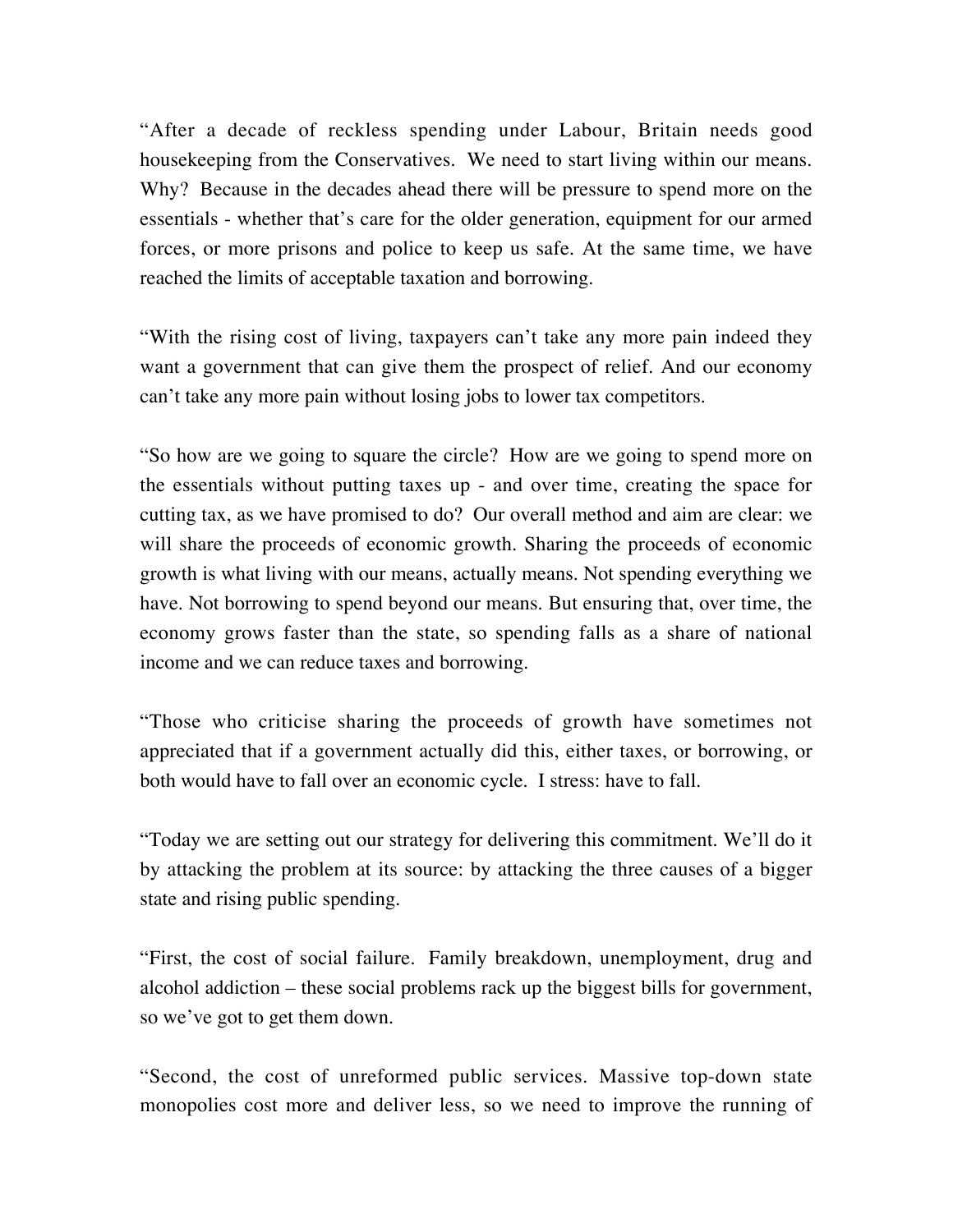public services through more choice, competition and non-state collective provision.

"And third, the cost of bureaucracy itself. All bureaucracies have an inbuilt tendency to grow, so we need to call a halt to the wasteful spending and inefficiency we've seen under Labour.

"But that's not about some one-off efficiency drive, it's about a whole new method of government that's careful, not casual, with public money.

"That is our strategy. It learns the lessons from Labour's failure to control public spending. It's based on simple Conservative principles of good housekeeping. And it avoids easy answers in favour of commitments that we know we can deliver.

## **LABOUR AND WASTE**

"The first and most obvious mistake Labour have made it when it comes to public spending and taxpayer value is their acceptance of government waste. It's clear that we now have in power in this country a bunch of Labour politicians who are just shockingly casual about public money and how it's spent.

"£20 billion wasted on an NHS computer that still isn't working properly. £2.3 billion spent refurbishing the offices of MOD civil servants. And in one year alone nearly £2 billion of tax credits lost due to fraud and error.

"These are outrageous examples of a spendaholic culture in government a culture that is the public sector equivalent of the reckless, debt-fuelled spending spree that Gordon Brown's policies have encouraged in the private sector. The level of government waste in our country today is evidence of an out-of-touch political elite who have forgotten whose money it is they're spending. Ministers who get in their offices and think 'great, now how can I spend lots of money.' People who have become so accepting of government waste that they assume it's just part of the job and that anyone who objects must be calling for "cuts." But Labour's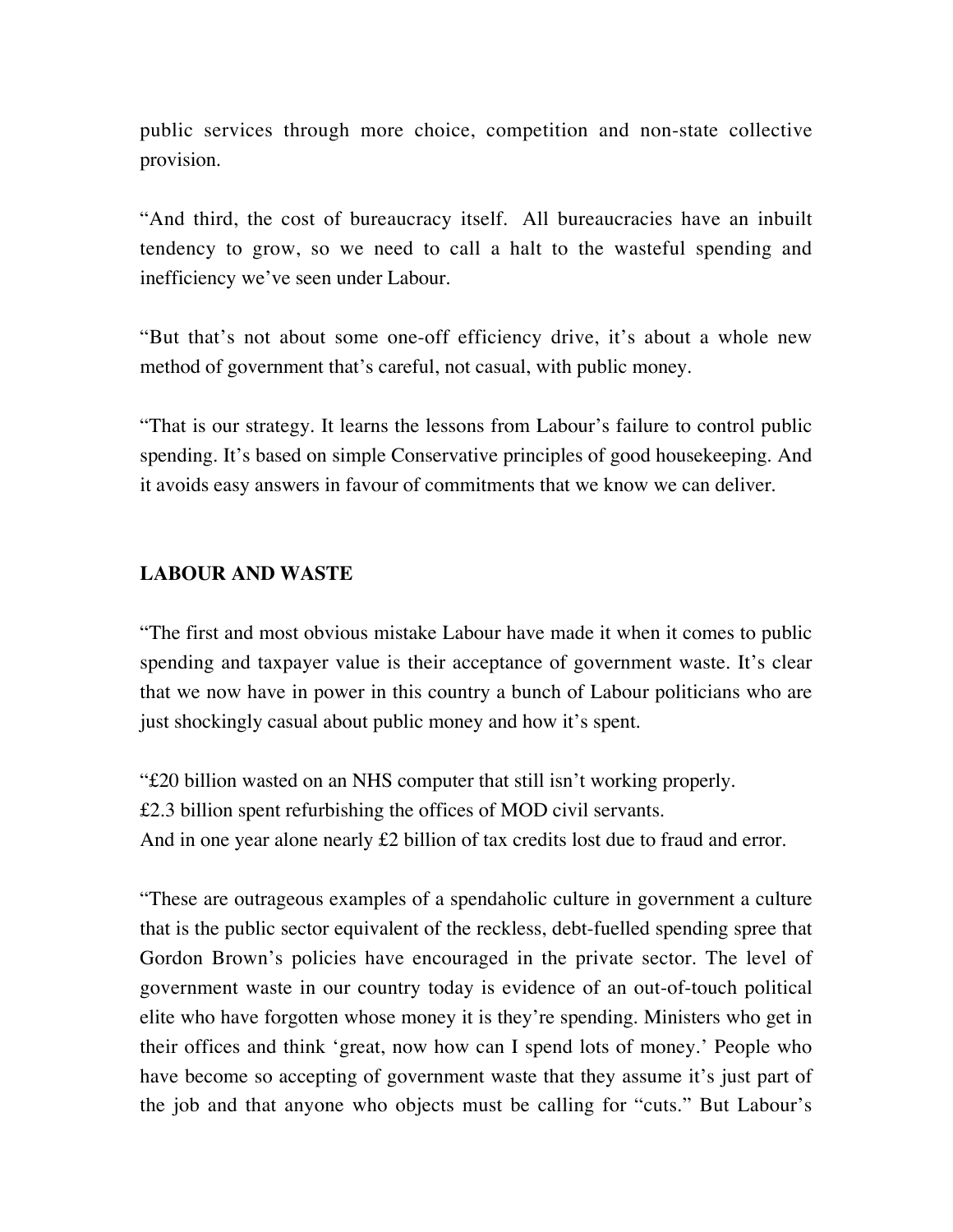mistakes on public spending go far deeper than their casual tolerance of government waste.

## **LABOUR AND REFORM**

"I believe that a much more important factor than the waste is the superficiality of Gordon Brown's political thinking.

"Let me explain how I see it. Contrary to the fashionable view today, I think the Prime Minister has always been rather good at political communication. He was the one who wrote New Labour's soundbites – "tough on crime, tough on the causes of crime"; "social justice combined with economic efficiency." He even used to talk about "cutting the bills of social failure."

"But he has never developed a clear set of political ideas, or a clear political strategy, for achieving the aims expressed by the soundbites. Brown has been good at talking, lousy at delivering. He can tell you what he wants to achieve, but not how he's going to achieve it. That's why people are getting so angry now.

"They were promised national renewal, and ended up with very little of substance being achieved at all.

"And so we see today a government with absolutely no coherent plan for tackling our country's deep-seated social problems – in particular the devastating rise in family breakdown and absolutely no coherent plan for reforming public services in order to make sure they deliver value for taxpayers' money.

"One minute it's local accountability for policing, the next it's a whole new set of top-down targets. One minute it's a constitution for NHS independence, the next it's a top-down plan for closing GP surgeries and replacing them with polyclinics. One minute it's school reform…the next it's putting LEAs back in the driving seat.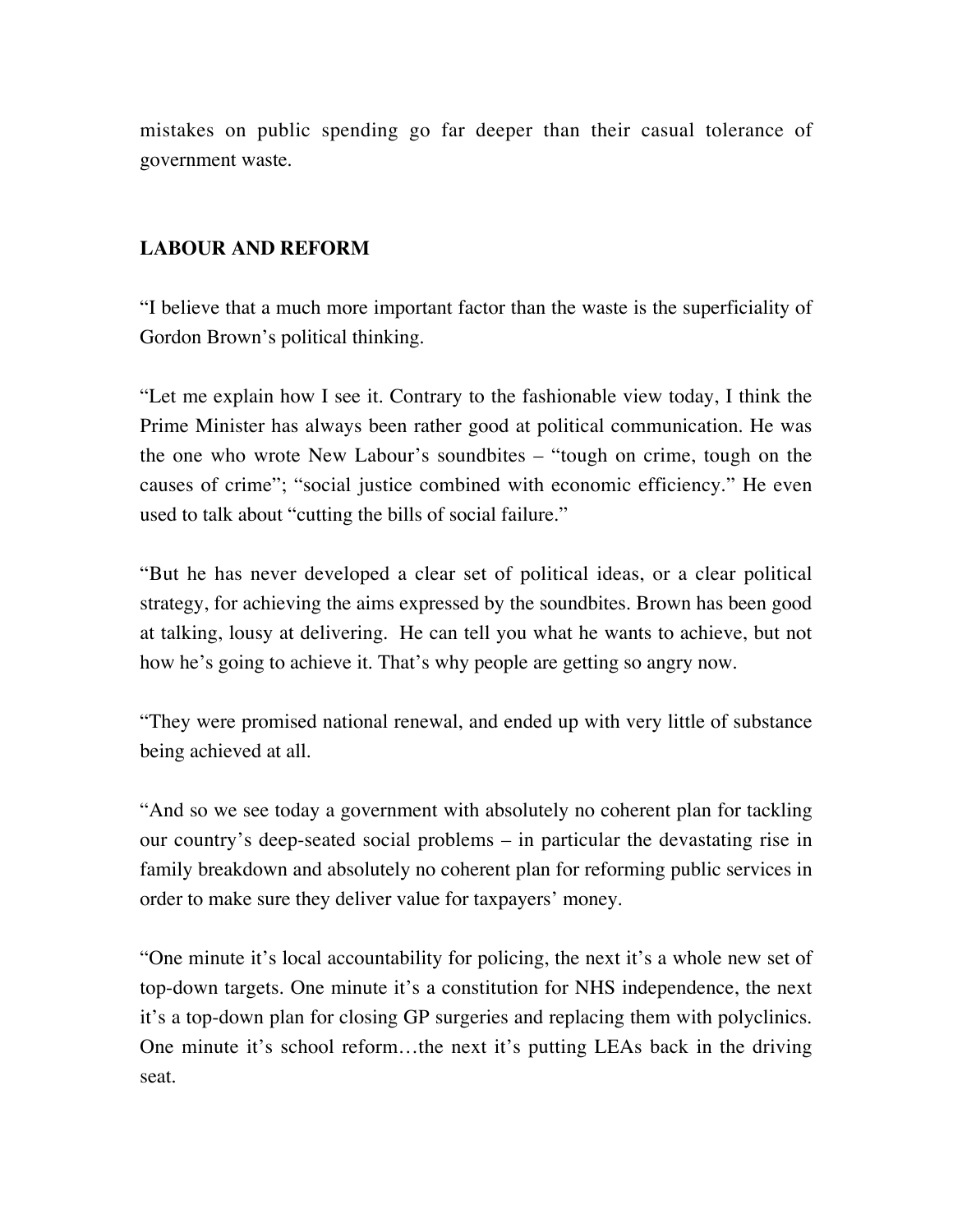"And with Ed Balls using his job to promote his leadership credentials to the Labour left, it's just a non-stop series of moves to block and reverse school reform, and to increase state control of education.

"The Prime Minister's draft Queen's Speech last week set out his legislative agenda more or less right up to the next election. That's it. There's nothing more to come.

"Anyone looking for serious reform, especially in those crucial areas of school reform, welfare reform and strengthening families the areas that can make the biggest difference to our society now knows that as far as this Prime Minister is concerned, the cupboard is bare.

## **CONSERVATIVE PRINCIPLES**

"Our positive alternative is based on three clear principles – principles of good housekeeping applied to the nation's finances.

"These principles matter because when it comes to these big questions of tax and spending, in many ways the nitty-gritty questions that are at the heart of politics people don't just want some technocratic explanation of projected shares of GDP.

"They want to know where you're coming from. What your basic attitude is. Why it would make a difference to have a new set of ministers sitting in those offices making those decisions.

"So here's what we're about. This is our attitude, and this is why we would be different.

"First of all, we understand that you can't get decent quality on the cheap. We will give public services the proper funding they need so that everyone in the country can have access to the services they need. As I've said before: no ifs, no buts, no opt-outs.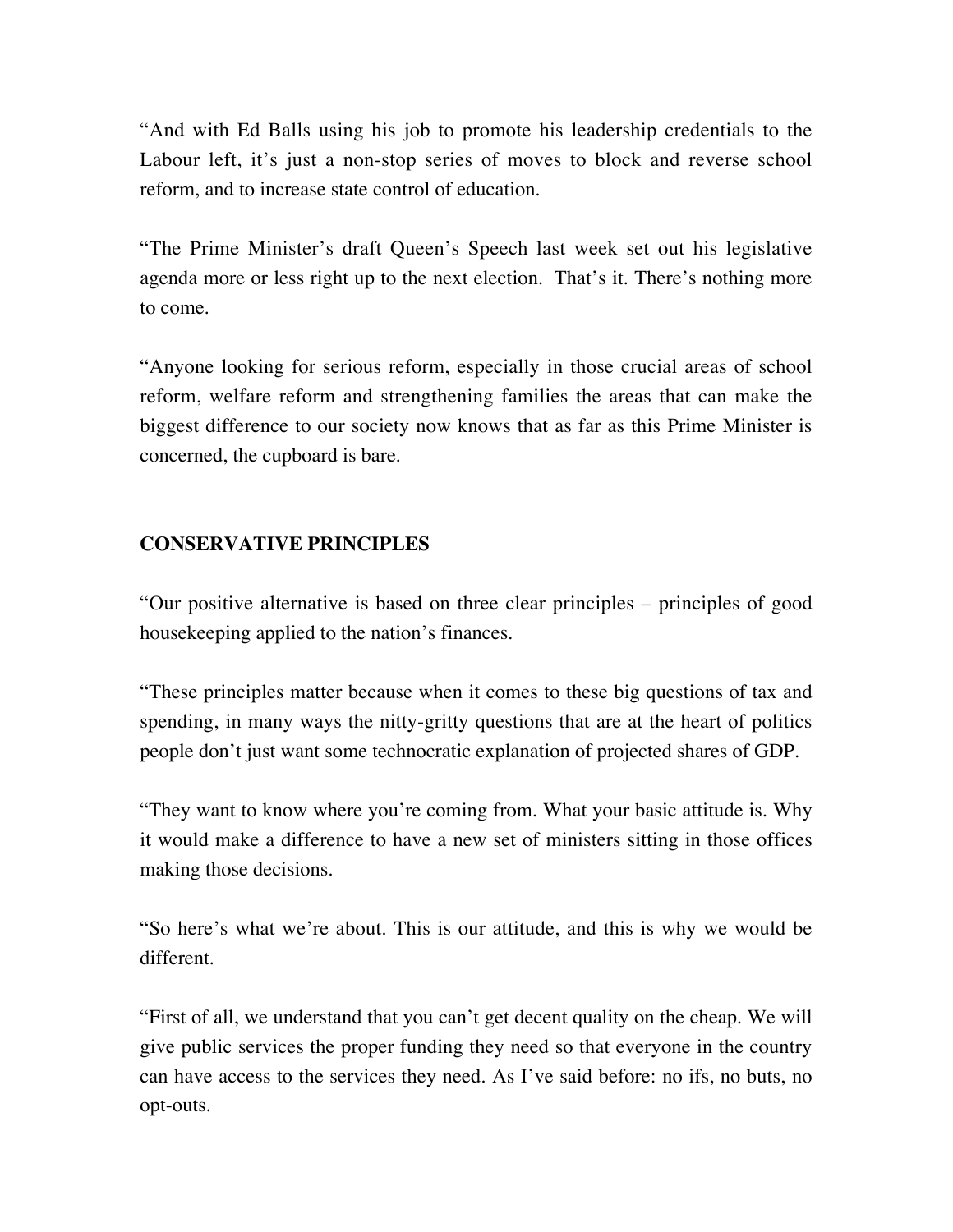"Second, we understand that when ministers and officials spend money, it is taxpayers' money, not government money.

"We will be careful with it, not casual. We will expect to be judged on a clear basis: if you're taking people's hard-earned money away from them you'd better be able to show that you're spending it on what people want and that you can get better value for that money than they could.

"And our third principle is the need for long-term tax reduction. As George and I have said repeatedly, we believe in low taxes - because we believe low taxes are both morally right and economically efficient. But as we have also said, we will never trick people into voting for us with promises of tax cuts that cannot responsibly be delivered, or that cannot be sustained.

"We are the party of low taxes for the long term, not tax cut promises for the short term. That is why we are setting out our long-term strategy today. When it comes to tax and spending, it is tempting for politicians to make simplistic promises and to give easy answers to difficult questions. I know there are people who want us to do just that today, and I'd like to explain why I don't think that would be right.

## **NO EASY ANSWERS**

"We all know that the easiest thing in the world is for an opposition party to stand up at an event like this and blithely talk about all the efficiency savings we will make in government how we will streamline public spending, how we can close tax loopholes, how we can move towards a bright future of less spending and less tax with a few well-chosen cuts that miraculously deliver substantial savings without harming public service delivery at all.

"It is a well-trodden path by opposition parties. I know  $-I$  ve been there.

"At the last election, we produced something called the James Review. A long list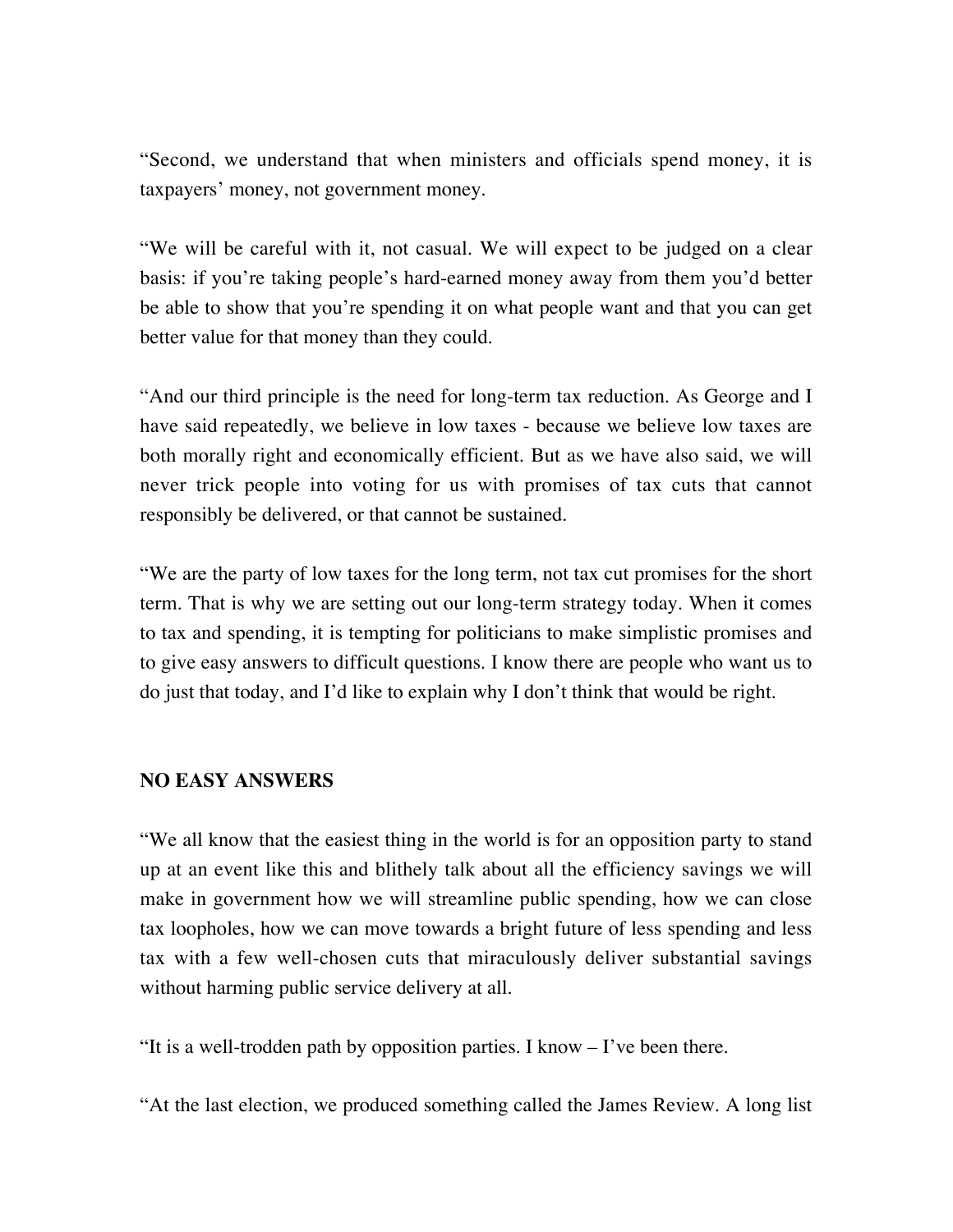of all the government functions, quangos and bureaucrats a Conservative government would cut.

"Well-intentioned – certainly. A Conservative government should always try to cut out waste and deliver value for money for taxpayers. It's in our political DNA.

"And the James Report was a serious and impressive piece of work. But was the overall approach credible? I'm not so sure. To make a long list of efficiency savings in advance of an election; to add them up to produce a great big total; to turn that total into debt reduction, spending increases elsewhere and a tax cut…?

"People didn't believe it, for the very good reason that controlling public spending is not about a one-off efficiency drive, it's about a whole new culture of government.

"There is a simple fact which political historians amongst you will know very well. The government "efficiency drive" is one of the oldest tricks in the book. The trouble is, it's nearly always just that – a trick.

"In fact it's such a cliché, there was an episode of Yes Minister about it, called "The Economy Drive." Ministers are summoned, officials instructed, the media prepared for sweeping savings in the running costs of government. And then, a few months down the line, the sheepish-looking ministers and officials come back and say "well actually, it wasn't quite as straightforward as we'd hoped, Prime Minister." Gordon Brown announced another one last week.

"Let me make it clear: I believe that driving efficiency though the government machine should be a constant administrative effort. Every business has to improve its efficiency every year, or it won't survive. That should be a constant principle of government too

"But I do not believe in simplistic lists of cuts. In naïve over-estimations of potential savings. Or in cobbling together a big number in order to get a good headline. Making government more efficient and cutting out waste is absolutely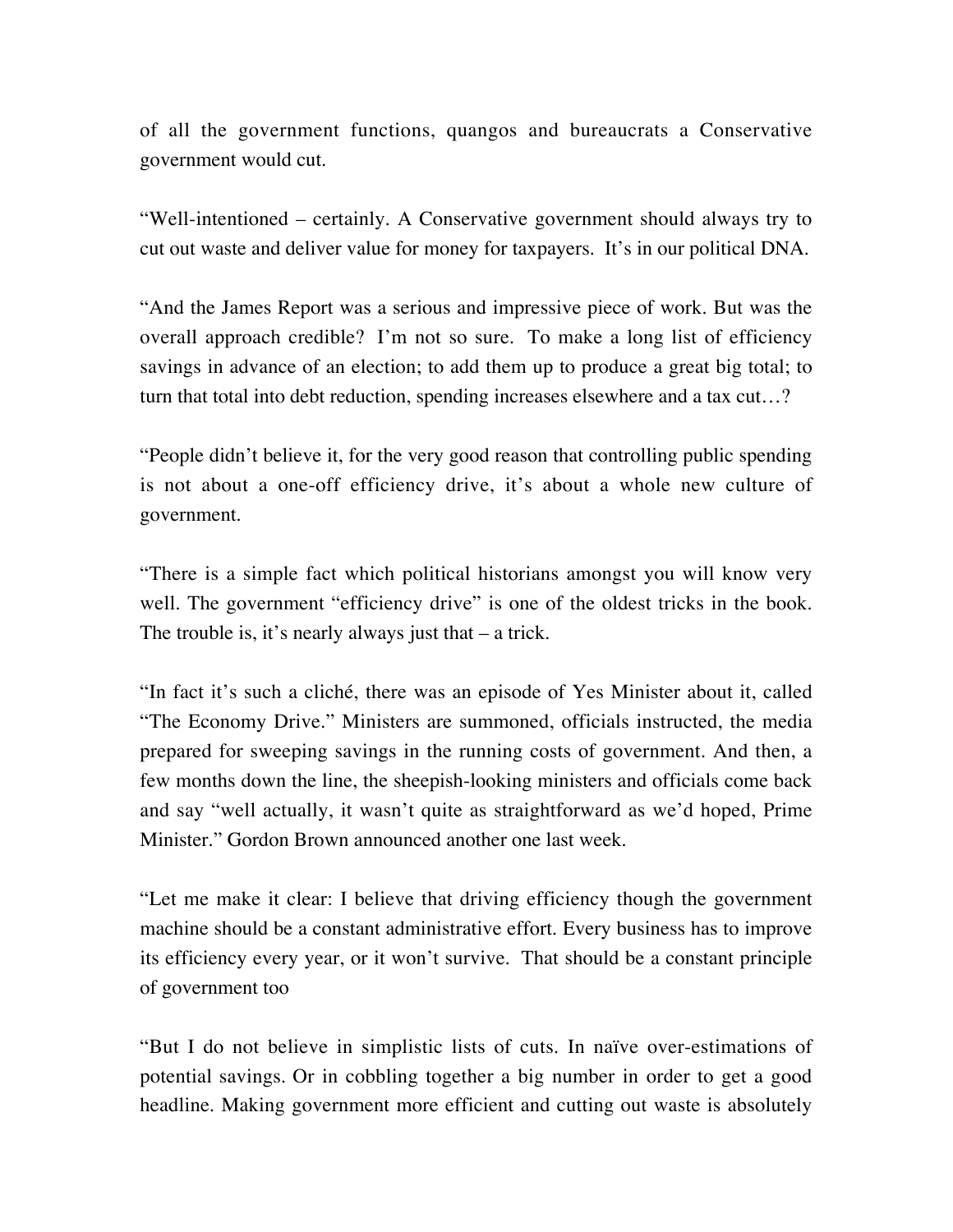part of our strategy for controlling public spending. But it is only a part.

"To make it the only thing in our plan would simply not be credible. The scale of the public spending crunch that is coming down the line, the scale of people's expectations for public services, and the imperative for competitive taxes all mean that we need to think far more deeply about the role of the state if we are to live within our means in the decades ahead.

"It cannot and must not simply be about "efficiency savings." And it must especially not be about the kind of short-term savings that in the end add to demands on the state because they undermine social value in the name of delivering economic value. Spending cuts that look efficient on a powerpoint chart but end up costing more money are just a false economy. Instead, living within our means is about taking three key steps.

# **REDUCING DEMANDS ON THE STATE**

"The first way in which we will control public spending is to reduce the long-term demands on the state. We need to tackle the causes of the social problems that give rise to public spending in areas like welfare and crime. That means taking forward the work that began with Iain Duncan Smith's magnificent Policy Group report, Breakthrough Britain.

"The key areas for radical reform, and the early focus of our work in government, will be in school, reform, welfare reform, and strengthening families.

"We have already published: Policy Green Papers on school reform and welfare reform, and some of our thinking on making Britain more family-friendly. And the next stage in our work on strengthening families will be published within the next few weeks. If we get these three things right: school reform, welfare reform and strengthening families, then I believe we will make serious progress in tackling these deep social problems that have caused so much pain, and cost so much money, for so long.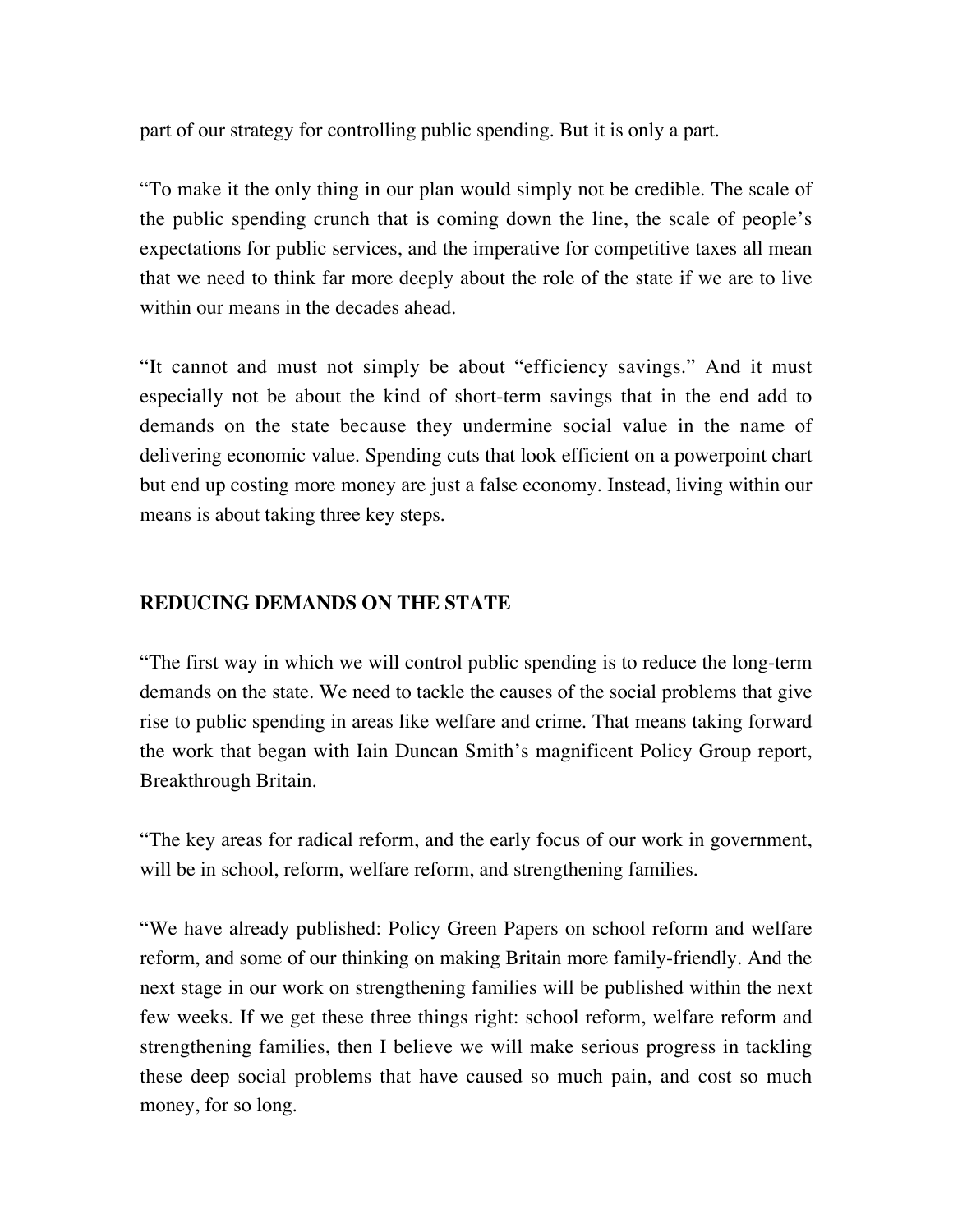"But we will also be developing policy beyond the immediate focus areas of schools, welfare and families to address the complex and interconnected problems Iain and his team identified in his report, From drugs to debt; from children in care to people with disabilities.

## **PUBLIC SERVICE REFORM**

"The second way in which we will control public spending is by carrying out the work that was the great missed opportunity of the Blair and Brown years – proper public service reform. Unlike the Labour Party, there is no internal feud or ideological war preventing us from carrying out the reforms that everyone knows are needed.

"As Nick Herbert set out in a superb speech last week, there is now a distinctive modern Conservative approach to public service reform, based on clear thinking about how we can give power over services to those who use them.

"Where services are individually consumed we will transfer power over those services to individual people, giving them a choice between competing providers.

"And where services are collectively consumed, we will transfer power over those services to the lowest practical tier of government, opening up provision to social enterprises, private companies and community organisations.

"For us, public service reform is about choice and voice – bringing greater accountability to the provision of public services, so the power relationship is not  $top-down - from Whitchall to public services but side to side - a new relationship$ between the professionals who deliver public services and the public, who pay for them and use them.

"So in education we will end the state monopoly and allow new schools to be set up by a wide range of expert organisations, giving parents real school choice for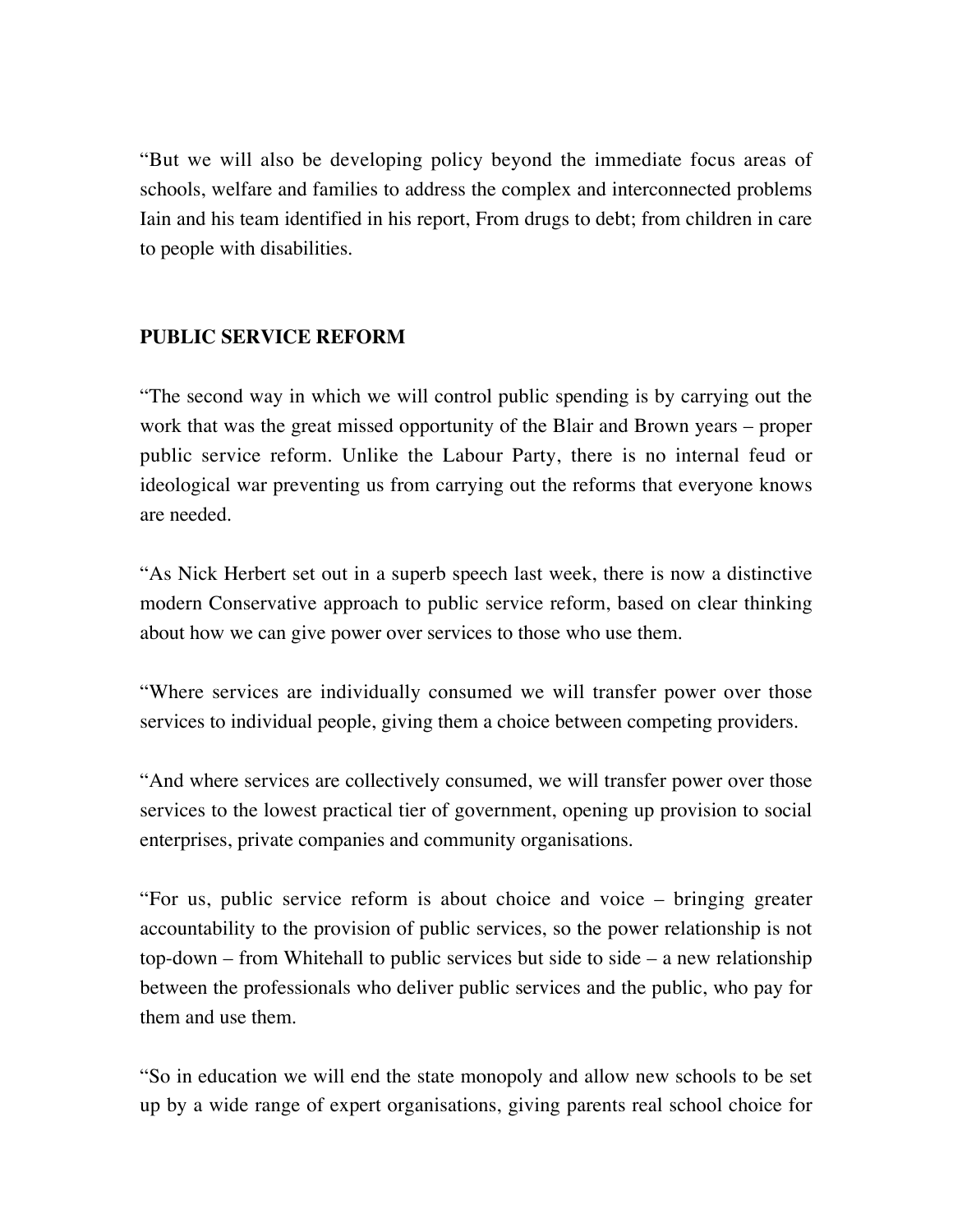the first time. In the NHS we will get rid of the top-down political micromanagement and put the power in the hands of patients, who can choose the GP who they think will get the most out of the NHS on their behalf. And in prisons and probation we will empower the local managers – and pay them by results.

# **EFFICIENCY AND TRANSPARENCY**

"The third component of our strategy is cut out waste and make government more efficient. That is one of the principal responsibilities of Francis Maude and his implementation team. This is a really significant commitment for us.

"Normally, political parties would only devote resources to the things that directly help them win an election. But we don't just want to win – we want to know exactly what we'll do when we've won.

"So Francis and his team will be looking at government efficiency right across the board: procurement, staffing, structures – everything you would expect from a modern, professional and businesslike operation.

"We are using the best private sector expertise to find ways to save taxpayers' money and improve service delivery. But I do not believe that it's enough to just stand here and make promises about efficiency. I believe we need to create additional pressure on ourselves – and that's why I believe transparency in public spending is an absolutely vital part of this.

"If we can show people exactly how their money is being spent, that will leave no hiding place for waste and inefficiency. It will shame ministers and officials into spending public money wisely.

"And in this post-bureaucratic age, the information revolution makes such detailed accountability possible for the first time. That's why last year, we introduced a Bill in Parliament to force the government to list on a public, easily searchable